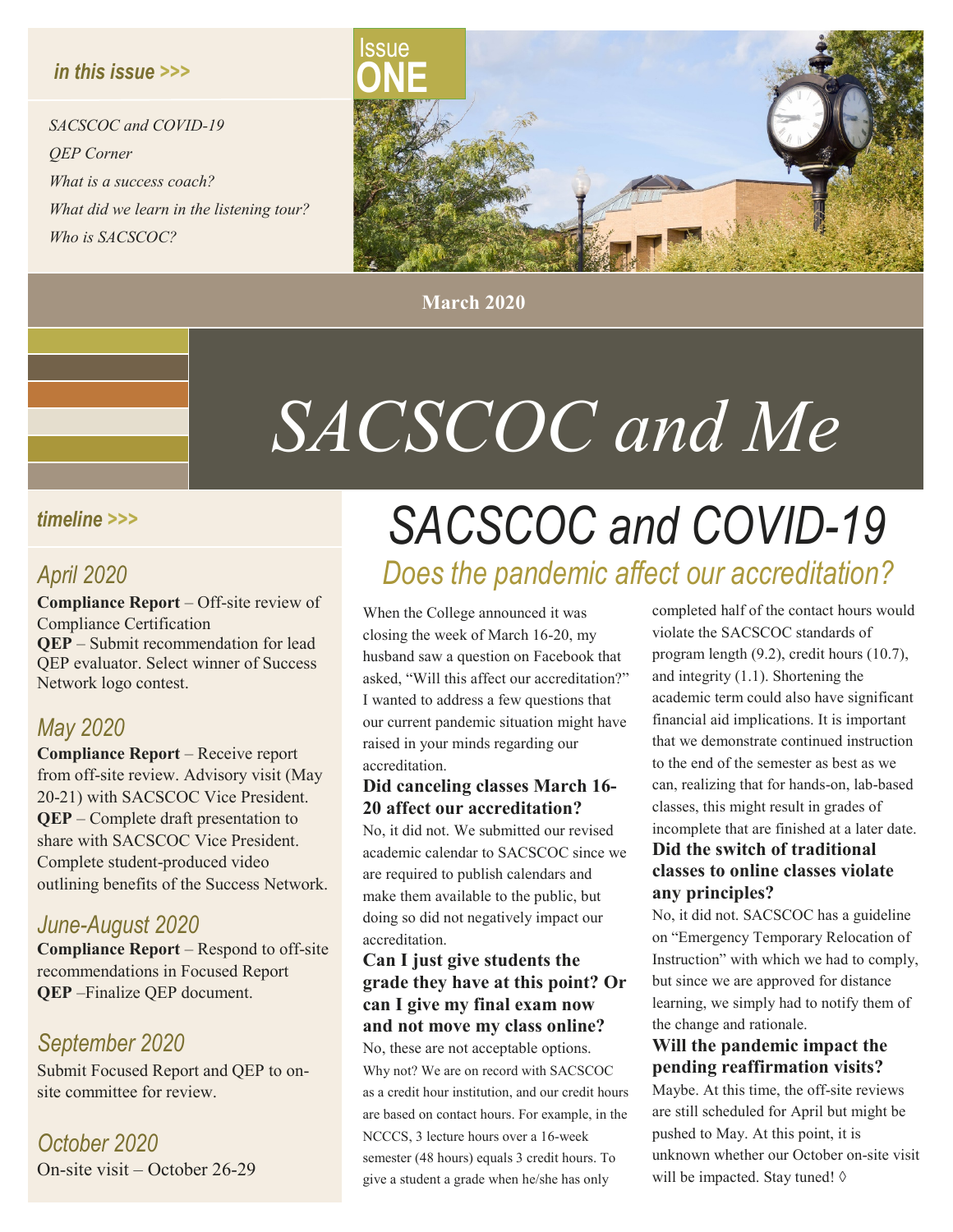## *QEP Corner >>> QEP Development Team Update*

*Your QEP Development Team is hard at work researching, deliberating, planning, and crafting a comprehensive QEP implementation document. An implementation timeline encompassing necessary personnel, structure, and resources has been submitted to President Hunnicutt and his executive team. Currently, the larger QEP Development team has been divided into small teams as follows: management, assessment, professional development, and marketing.*

#### **Management**

The management team has tackled the complex task of proposing the structure and operation of the Success Network. This includes the timeline for a controlled rollout, development of the intake and caseload management process through utilization of Aviso, creation of job descriptions for a Success Coach and the Dean of Success Network along with caseload assignment criteria.

#### **Assessment**

The assessment team is charged with determining how we know the QEP is achieving success and making adjustments accordingly. Based upon the progression, and graduation, measureable objectives have been identified. The QEP goal to assign every student a success coach will be gradually rolled out. As such, we will identify a systematic random student cohort sample. The cohort sample will be measured against historical benchmarks for progress, as well as the attainment of reaching set targets (similar to the NCCCS Performance Measures).

#### **Professional Development**

The professional development team is working to establish training based on student development theory/advising models for Success Coaches and



general informational sessions for team NASH. COVID-19 has impacted progress due to a cancelled conference. However, the team has tapped into N.C. experts and resources from NACADA to complete their work.

#### **Marketing**

The marketing team is concentrated on building campus-wide awareness. A logo contest has been initiated which will be followed up with a tag line contest. Students in the Broadcasting & Production program will be producing several videos demonstrating the benefits of the Success

For more details, check out this link to the [snapshot](https://docs.google.com/document/d/1eY8lH9aOwKKJJNtbA0WXTChAFcn5XpPhz0dksK612Jw/edit?usp=sharing) which was shared with the off-site team. Network.

## *What did we learn in the listening tour?*



Throughout the fall and early spring semesters, the QEP development team met with members of team Nash and NCC students to share elements of the Success Network and gain valuable feedback. Key takeaways from team Nash members included the importance of finding the right expert to become a success coach. Team members sought to better understand how a success coach enhances all the great things we currently do for students (see inset *What is a success coach?).* Many shared the importance of building a team of dedicated success coaches focused squarely on supporting students and ensure the plan is funded. Students consistently shared how they valued holistic support, care, and empathy. Their "go to" person would take an interest in their academic, mental, physical, and emotional welfare.

.

## *Success Network >>> Making Connections What is a success coach?*

*A success coach acts as a coach, guide, and mentor for a student throughout his/her program to inspire, motivate, support, and challenge him/her.*

Most of us in our interactions with students take on qualities of a coach. After all, that ideal of care is what Blue Love is all about! But our capacity to provide consistent, high touch, follow-up and follow-through with each NCC student's holistic needs is constrained by our primary responsibilities. A dedicated success coach will collaborate with you and each student to make sure he/she is getting connected to the help and resources needed for his/her personalized success. The success coach supports enrollment, student development, and retention services while ensuring high quality learning. In collaboration with faculty, staff, and community partners, success coaches provide advising, mentoring, individualized support, and advocacy.



The Success Network will utilize a case management model of facilitation. A student will be assigned a dedicated success coach who provides care collaboration with success partners to meet each student's holistic needs.